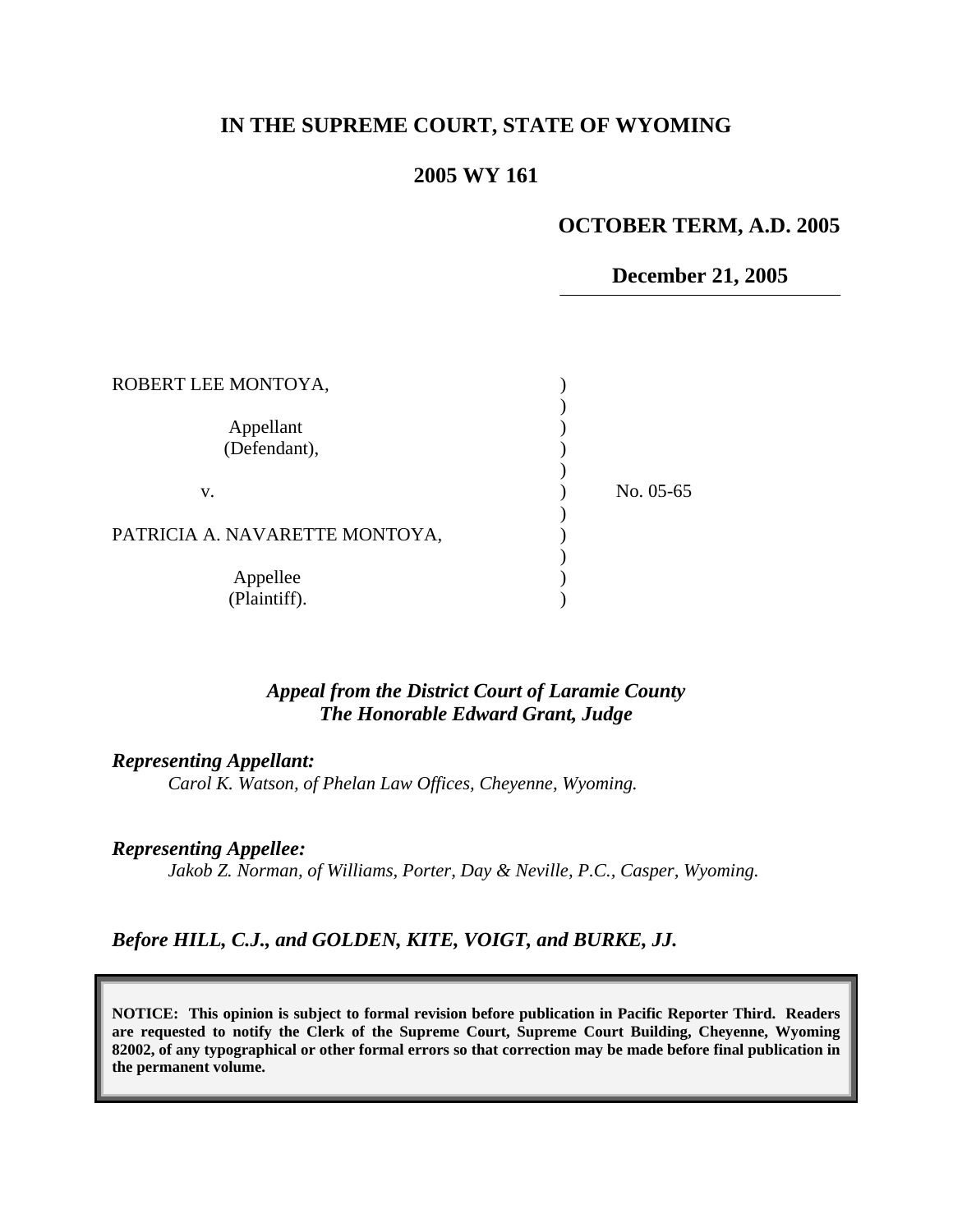### **BURKE, Justice.**

[¶1] Robert Lee Montoya challenges the divorce decree entered by the district court. Mr. Montoya claims the district court abused its discretion in its distribution of the marital property. We affirm and award sanctions.

### *ISSUES*

[¶2] Mr. Montoya failed to provide a statement of the issues. We restate the issues presented by Mrs. Navarette-Montoya as follows:

- A. Whether this Court should refuse to consider Mr. Montoya's contentions because he failed to provide a statement of issues pursuant to W.R.A.P. 7.01(d).
- . Whether this appeal should be dismissed because Mr. Montoya failed to provide a settled and approved statement of the evidence in violation of W.R.A.P.  $B<sub>1</sub>$ 3.03.
- . Whether the district court abused its discretion in its  $C_{\cdot}$ disposition of marital assets.
- D. Whether reasonable attorney's fees should be assessed against Mr. Montoya pursuant to W.R.A.P. 10.05.

### *FACTS*

3] The parties were married in 1988. In September 2003, Mrs. Navarette-Montoya [¶ filed a complaint for divorce. After trial, the district court entered a divorce decree in which it ordered a distribution of the assets and debts of the parties and awarded primary custody of the parties' minor child to Mrs. Navarette-Montoya.<sup>[1](#page-1-0)</sup> The district court awarded the marital home, including all equity, to Mrs. Navarette-Montoya subject to the outstanding mortgage.<sup>[2](#page-1-1)</sup> This appeal followed.

<span id="page-1-0"></span><sup>&</sup>lt;sup>1</sup> Two children were born as issue of the marriage. One child was emancipated prior to entry of the divorce decree.

<span id="page-1-1"></span><sup>&</sup>lt;sup>2</sup> Mrs. Navarette-Montoya also received all of her clothing, jewelry, personal papers, other personal property in her possession, and one vehicle. She was ordered to assume the indebtedness for two credit cards, a signature loan, and the loan on the vehicle awarded to her. Mr. Montoya was awarded all of his clothing, jewelry, personal papers, other personal property in his possession, two vehicles, a gun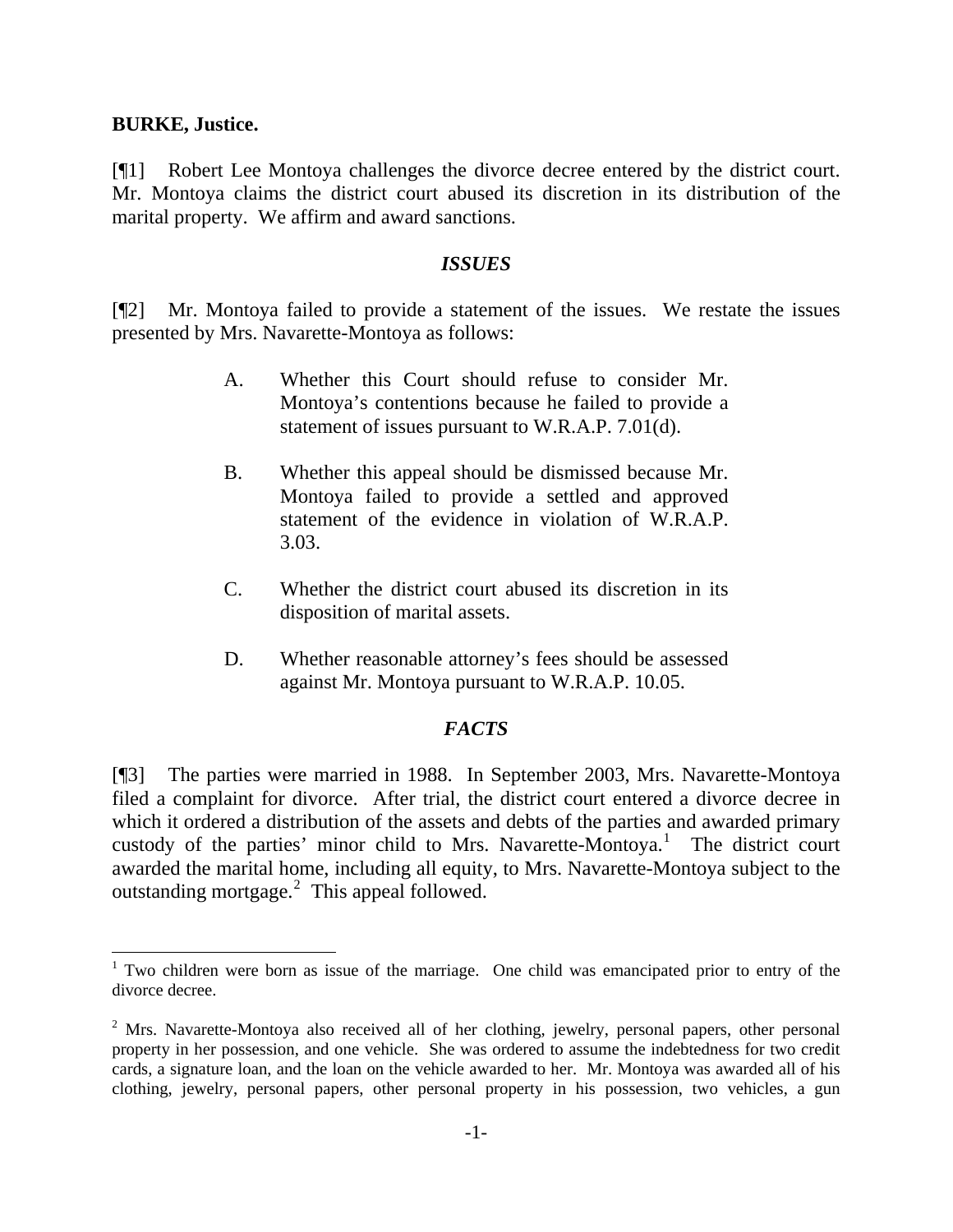### *STANDARD OF REVIEW*

We review the district court's disposition of marital property under an abuse of discretion standard. This Court has firmly established that the disposition of marital property in a divorce is within the district court's sound discretion. Therefore, we give considerable deference to the district court's findings, and we will not disturb the result absent a showing that the district court clearly abused its discretion. In determining whether the district court abused its discretion, we ask whether the district court reasonably could have concluded as it did. In answering that question, we consider only the evidence of the successful party and grant to that party every favorable inference that can be drawn from the record.

*Welch v. Welch*[, 2003 WY 168, ¶ 4, 81 P.3d 937, 938 \(Wyo. 2003\)](http://www.lexis.com/research/xlink?app=00075&view=full&searchtype=get&search=2003+WY+168) (internal citations omitted).

#### *DISCUSSION*

[¶4] Mrs. Navarette-Montoya seeks dismissal of this appeal because Mr. Montoya's brief fails to set forth a statement of the issues as required by W.R.A.P. 7.01(d). "Failure to comply with our rules of appellate procedure is ground[s] for 'such action as the appellate court deems appropriate, including but not limited to: refusal to consider the offending party's contentions; assessment of costs; dismissal; and affirmance.'" *Basolo v. Gose*, 994 P.2d 968, 969 (Wyo. 2000); W.R.A.P. 1.03. We have previously refused to consider the contentions of a party who has failed to provide a statement of the issues. *See, e.g., Cline v. Safeco Ins. Companies,* 614 P.2d 1335, 1337 (Wyo. 1980). In *Cline,* we explained:

> It is not our job to draw up a list of issues to frame appellant's argument. For this court to undertake this task would mean that we would run the risk of deciding the appeal on an issue with respect to which the appellee had not been notified and thus had inadequate defense opportunities.

*Id.* at 1337. Despite Mr. Montoya's failure to provide the required statement of issues, it is obvious that his sole claim of error concerns the distribution of the marital property.

 $\overline{a}$ 

collection, tools and toolboxes. He was ordered to assume the indebtedness for two credit cards and was ordered to pay child support.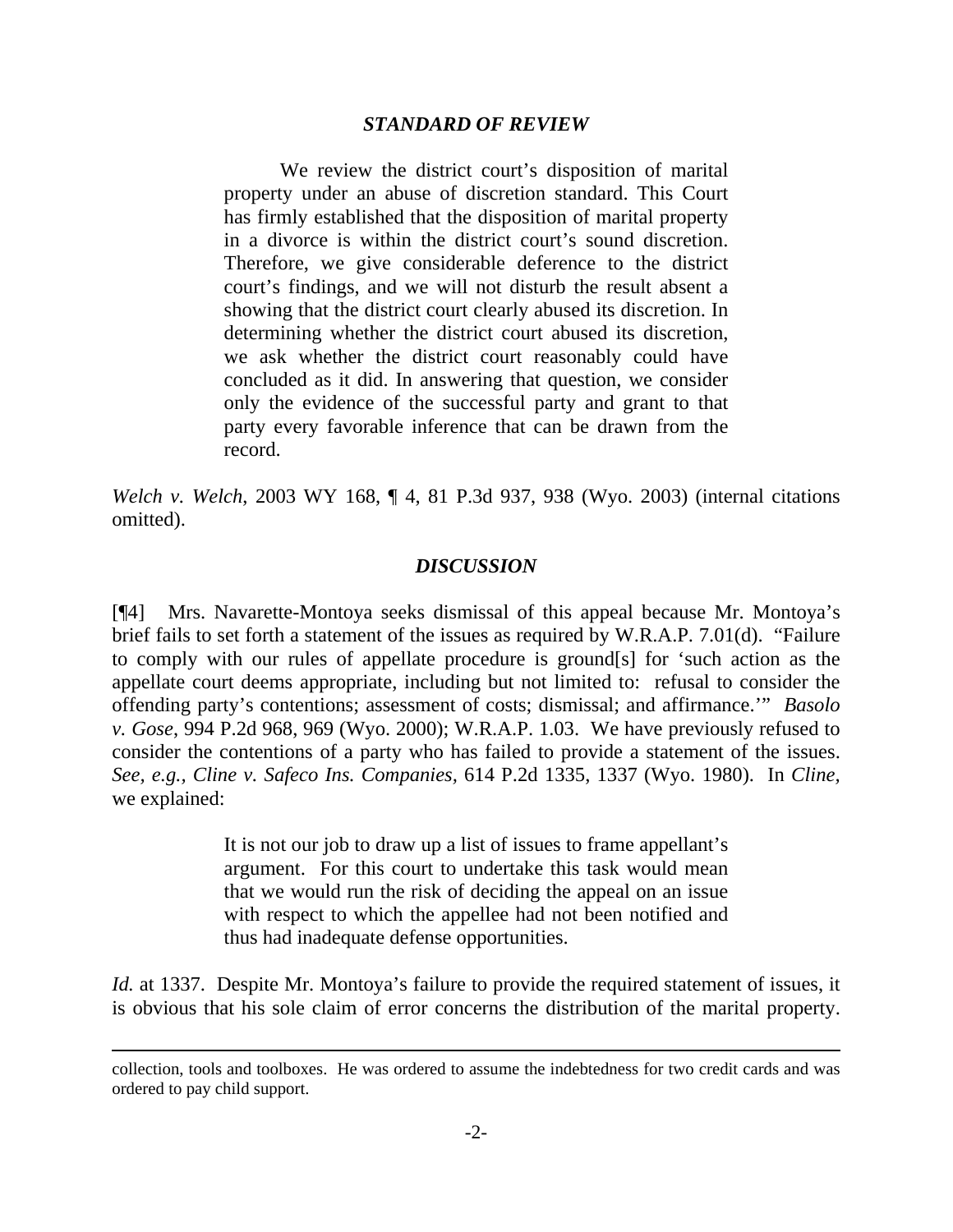Mr. Montoya contends the district court abused its discretion by failing to award him one half of the equity in the marital home.<sup>[3](#page-3-0)</sup> Because we have determined that Mrs. Navarette-Montoya had adequate notice of such issue, we decline to dismiss for failure to comply with W.R.A.P. 7.01(d).

[¶5] Mrs. Navarette-Montoya also seeks dismissal of the appeal because Mr. Montoya failed to supply a suitable record for our review. The record presented by Mr. Montoya does not contain a transcript of the divorce proceedings or a statement of the evidence pursuant to W.R.A.P.  $3.03<sup>4</sup>$  $3.03<sup>4</sup>$  $3.03<sup>4</sup>$  It is Mr. Montoya's burden to supply this Court with a sufficient record so that a proper evaluation of the trial court's decision can be conducted. *Beeman v. Beeman*, 2005 WY 45, ¶ 10, 109 P.3d 548, 551 (Wyo. 2005).

[¶6] Mr. Montoya acknowledges his failure to provide an adequate record, but claims he should be excused from compliance with W.R.A.P. 3.03. He contends that because Mrs. Navarette-Montoya retained new counsel for the appeal, a prepared statement of the evidence would be "somewhat ineffective." We find no merit in Mr. Montoya's contention that the appearance of new counsel for Mrs. Navarette-Montoya justified his failure to provide a proper statement of evidence. Mr. Montoya made no attempt to obtain a statement of the evidence. Additionally, W.R.A.P. 3.03 allows Mr. Montoya to prepare a statement of the evidence "from the best available means including appellant's recollection." If there is a dispute regarding the proposed statement of evidence, the issue will be resolved by the district court. *Id.* The appearance of new counsel for Mrs. Navarette-Montoya did not prevent Mr. Montoya from obtaining a judicially approved statement of evidence.

[¶7] In an effort to avoid the consequences of his failure to provide an evidentiary record, Mr. Montoya urges this Court to adopt "[a] change in the law, providing that when a judge has a hearing resulting in a Decree of Divorce for the parties, he must supply either a Statement of Facts or a Decision Letter." Mr. Montoya fails to provide any pertinent legal authority or cogent argument to support this novel approach and,

 $\overline{a}$ 

<span id="page-3-0"></span> $3$  The parties valued the equity in the marital home at \$86,000.

<span id="page-3-1"></span> $4$  W.R.A.P. 3.03 states:

If no report of the evidence or proceedings at a hearing or trial was made, or if a transcript is unavailable, appellant may prepare a statement of the evidence or proceedings from the best available means including appellant's recollection. The statement shall be served on appellee, who may serve objections or propose amendments within 15 days after service. The statement and any objections or proposed amendments shall be submitted to the trial court for settlement and approval and as settled and approved shall be included by the clerk of the trial court in the record on appeal.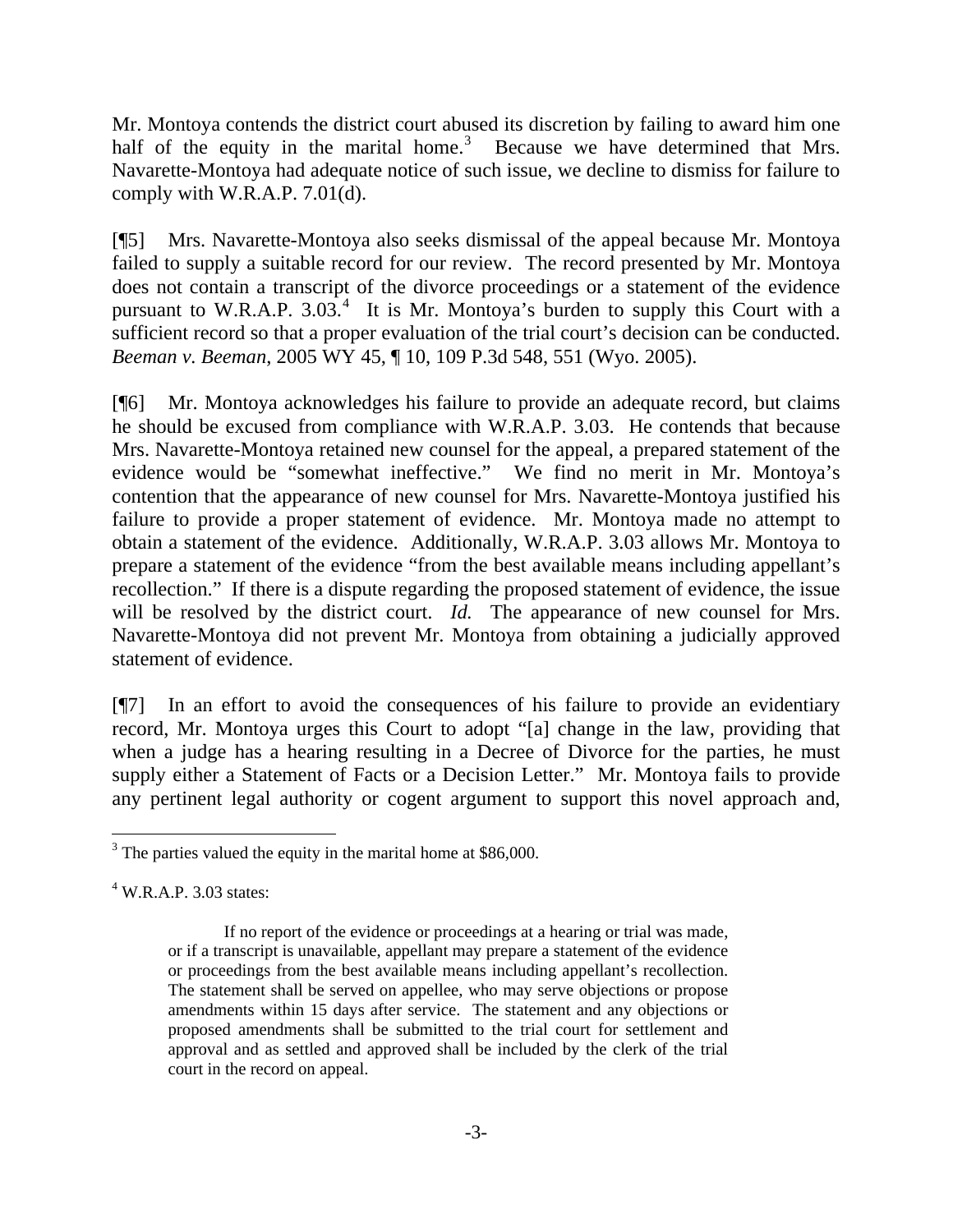therefore, we will not consider it further. *Odegard v. Odegard,* 2003 WY 67, ¶ 31, 69 P.3d 917, 926 (Wyo. 2003).<sup>[5](#page-4-0)</sup>

[¶8] The inadequate record provided by Mr. Montoya severely limits our review. Absent a transcript or a statement of the evidence, we must presume the district court had a reasonable evidentiary basis for its decision. *Burt v. Burt*, 2002 WY 127, ¶ 7, 53 P.3d 101, 103 (Wyo. 2002); *Welch*, ¶ 12. We have previously recognized that "[a] just and equitable distribution is as likely as not to be unequal. We evaluate whether the trial court's property division is . . . equitable from the perspective of the overall distribution of marital assets and liabilities rather than from a narrow focus on the effects of any particular disposition." *Sweat v. Sweat*, 2003 WY 82, ¶ 6, 72 P.3d 276, 278 (Wyo. 2003). "An abuse of discretion occurs when the property disposition shocks the conscience of this court and appears to be so unfair and inequitable that reasonable people cannot abide it." *Stoker v. Stoker,* 2005 WY 39, ¶ 19, 109 P.3d 59, 64 (Wyo. 2005). Based upon the record presented, we do not find an abuse of discretion in the district court's decision to award the equity in the marital home to Mrs. Navarette-Montoya.

[¶9] Lastly, Mrs. Navarette-Montoya requests that we award sanctions pursuant to W.R.A.P. 10.05.<sup>[6](#page-4-1)</sup> Sanctions are not typically available when an appeal challenges a district court's discretionary ruling. *Russell v. Russell*, 948 P.2d 1351, 1356 (Wyo. 1997). "However, we will award sanctions in those rare circumstances where an appeal lacks cogent argument, there is an absence of pertinent legal authority to support the issues, or there is a failure to adequately cite to the record." *Welch*, ¶ 13. In this case, sanctions are appropriate. A statement of the issues was omitted from the brief in violation of W.R.A.P. 7.01(d) and a sufficient record was not provided to allow

<span id="page-4-1"></span> $6$  W.R.A.P. 10.05 provides:

 $\overline{a}$ 

<span id="page-4-0"></span><sup>&</sup>lt;sup>5</sup> We note, however, that our current rules provide sufficient opportunity for a litigant to provide this Court with an adequate record. In addition to complying with W.R.A.P. 3.03, prior to trial Mr. Montoya could have requested a court reporter pursuant to U.R.D.C. 904. Additionally, prior to the introduction of any evidence, Mr. Montoya could have requested the entry of findings of fact pursuant to W.R.C.P. 52(a).

If the judgment or appealable order is affirmed in a civil case, appellee shall recover the cost for publication of the brief with the cost to be computed at the rate allowed by law for making the transcript of the evidence. If the court certifies there was no reasonable cause for the appeal, a reasonable amount for attorneys' fees and damages to the appellee shall be fixed by the appellate court and taxed as part of the costs in the case. The amount for attorneys' fees shall not be less than one hundred dollars (\$100.00) nor more than five thousand dollars (\$5,000.00). The amount for damages to the appellee shall not exceed two thousand dollars (\$2,000.00).